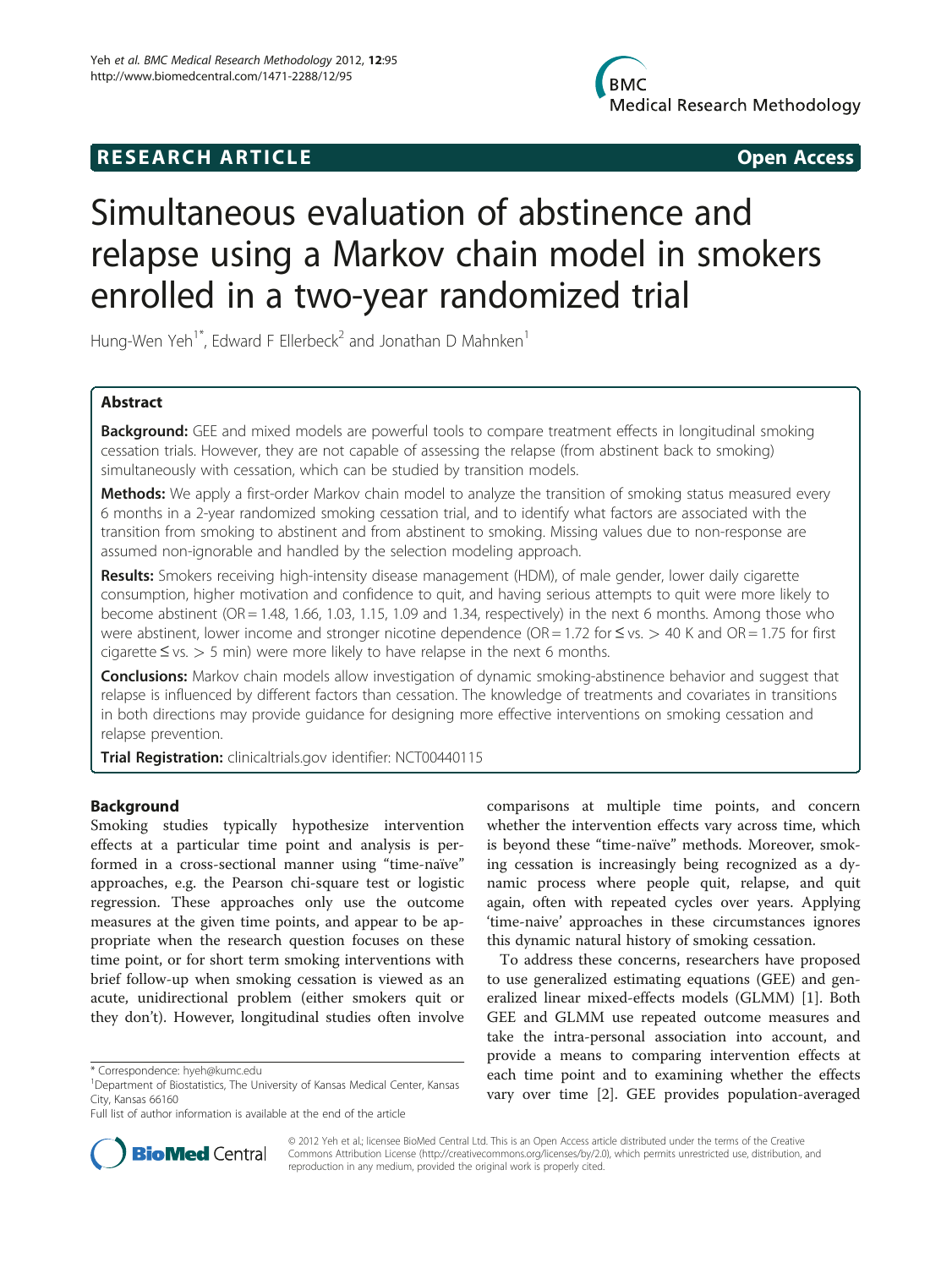estimates, and the covariate effects can be interpreted as in standard logistic regression models. In contrast to GEE, GLMM is a subject-specific model. It estimates the probability that an individual would be abstinent (or smoking) at a given time point, allowing different propensity of abstinence (the random effects) among individuals. The two approaches also differ in other aspects, including the robustness or sensitivity to the assumptions of correlation structures and missing mechanisms [[2\]](#page-7-0). Despite the differences, these two methods are inherently uni-directional, in the sense that they focus on the outcome measure of abstinence (or smoking) across time from smoking at baseline. For instance, suppose GEE suggests 10% of the participants are not smoking at time 1 and also 15% at time 2, which suggest an increase in abstinence rate. However, these numbers do not indicate whether the 10% subjects at time 1 continued abstinent until time 2 and another 5% smokers at time 1 stopped smoking at time 2, or all the 10% subjects at time 1 regressed to smoking at time 2 and another 15% smokers at time 1 became abstinent at time 2, or some of the 10% at time 1 remained abstinent into time 2 and some of the 90% smokers at time 1 turned abstinent at time 2. Similarly, suppose GLMM suggest an individual's chance of abstinence is 10% at time 1 and 15% at time 2. This information does not tell how likely this individual would have relapse because relapse refers to a condition that an individual was previously abstinent. In other words, neither GLMM nor GEE is capable of modeling relapse and estimating this conditional probability of regression to smoking given abstinent at the previous time point.

On the other hand, a third method known as transition models provides a means to simultaneously investigate transitions in both directions from smoking to abstinent and from abstinent to smoking. Transition models provide the capability of identifying factors that might work differently in one direction versus the other. Through characterizing factors associated with cessation and those with relapse, we may be able to design more effective interventions for both smoking cessation and relapse prevention. Transition models are a family of models that characterize transition patterns in longitudinal studies. In these methods, the outcome measures are often countable states (e.g. smoking and abstinent can be the only two states that an observation can take). Models developed to handle outcomes observed at a set of scheduled time points are known as discrete-time models [[3\]](#page-7-0). A common model is the discrete-time firstorder Markov chain. It assumes that the future state will depend only on the current state but not the entire transition history, and transition probabilities from one state to another do not vary over time. With these two assumptions, we may summarize the transition of smoking status through the entire study window by a matrix with four probabilities: from smoking to smoking, from smoking to abstinent, from abstinent to abstinent, and from abstinent to smoking. Although the foundation of transition models is built on stochastic processes which tobacco researchers have seldom used, the implementation is straightforward when data are completely observed. It relies on counting the numbers of transitions from one state to another, and jointly models multiple logistic regression models, which most tobacco researchers are familiar with. See details in the Methods section.

In this article, we apply a non-homogeneous firstorder Markov transition model to evaluate the transition of smoking behavior in a randomized smoking cessation trial KanQuit [[4\]](#page-7-0) in which smoking was addressed as a chronic illness and smokers underwent repeated interventions over a two year period of time. We also identify potential factors associated with transitions from smoking to not smoking (abstinence) and the factors associated with the other direction (relapse). We first perform the analysis using the available data alone. We consider the non-responses, particularly those due to lost-to-follow or consent withdraws, might be related to the actual smoking status. In other words, nonresponses might be more likely to be smoking. For such situation, assuming non-responses to be missing at random is not proper and may introduce bias. Instead of coding all non-responses as smoking or non-smoking, we treat the missing as nonignorable and apply the selection modeling approach [[5](#page-7-0)] following the recommendation of Hall et al. [\[2\]](#page-7-0). Parameter estimation is conducted by the expectation-maximization (EM) algorithm [[6](#page-7-0)].

## Methods

## Data

Ellerbeck et al. [\[4](#page-7-0)] developed the KanQuit program, a 2-year randomized trial for smoking cessation delivered to rural smokers who consumed at least 10 cigarettes per day. All participants provided written informed consent. The Human Subjects Committee at The University of Kansas Medical Center approved the study (HSC# 9196). In this study, 750 adult participants, regardless of whether they were interested in stopping smoking, were recruited from rural primary care clinics across Kansas and randomized to one of three intervention groups: pharmacotherapy management alone (PM), pharmacotherapy management plus 1 – 2 counseling calls every 6 month (moderateintensity disease management, or MDM), or pharmacotherapy management supplemented with up to 6 counseling calls every 6 month (high-intensity disease management, or HDM). The primary outcome, the self-reported 7-day abstinence (defined as not having smoked a cigarette during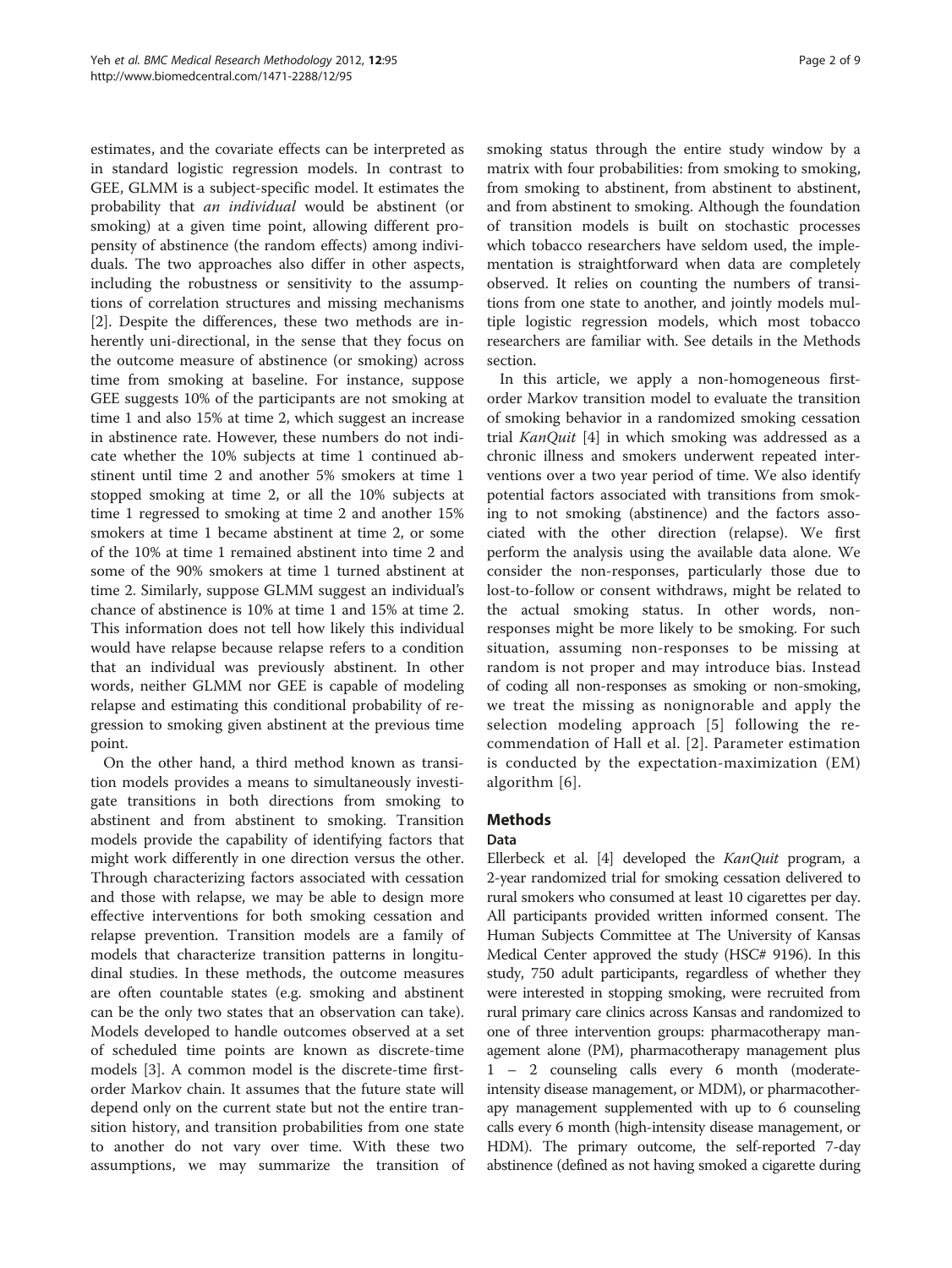the previous 7 days), was recorded every 6 months from baseline to 24 months. As in many longitudinal studies, participants did not always respond and only 76% (552 individuals) responded at every time point.

Covariates obtained at enrollment included (1) demographic variables: age, gender, marital status, education level, annual household income, and the presence of children either  $\leq 18$  years or  $\leq 6$  years of age, (2) smoking characteristics: number of cigarettes smoked per day, nicotine dependence (time to first cigarette after waking up), (3) environmental smoking factors: number of friends that smoke, partner smoking status, whether anyone else smoked at home, and home smoking rules, and (4) psychosocial characteristics: global motivation to quit, confidence to quit, smoking self-efficacy questionnaire (SEQ) score, and whether they had made serious quit attempts in the past 6 months. Motivation and confidence to quit were assessed using 11-point (0 to 10) Likert scale measures, with greater scores indicating stronger motivation/confidence to quit smoking. The SEQ involves 12 items to assess participants' confidence in their ability to refrain from smoking. These baseline characteristics are summarized in Table 1. Detailed information about the study design and covariates can be found in [\[4](#page-7-0)] and [\[7](#page-7-0)].

#### The Markov chain model

Consider a typical randomized trial in which participants are all smokers at enrollment  $(t = 0)$  and scheduled to have T follow-up visits with equal intervals after the treatment. Let  $Y_{i,t}$  denote the smoking status, which takes value 1 if the status is smoking and 0 if abstinent, for the  $i^{th}$  individual at time  $t, i = 1, 2, ..., N$  and  $t =$  $0, 1, \ldots, T$ . In a standard first-order Markov chain model, two assumptions are required: (1) the Markov property and (2) the stationary transition process. The Markov property refers to the probability that an individual is abstinent (or smoking) at a given time  $t$ depends only on her/his smoking status at the time  $t$  – 1 but not on the entire history of observations, i.e.,  $Pr(Y_{i,t}|Y_{i,t-1}, Y_{i,t-2}, \ldots, Y_{i,0}) = Pr(Y_{i,t}|Y_{i,t-1}).$  The assumption of stationary transition process refers to

|  |  | Table 1 Baseline characteristics of 750 study participants |  |  |  |
|--|--|------------------------------------------------------------|--|--|--|
|--|--|------------------------------------------------------------|--|--|--|

| Characteristic                                                                                 | Total ( $n = 750$ ) | $PM (n = 250)$ | $MDM (n = 249)$ | $HDM (n = 251)$ |
|------------------------------------------------------------------------------------------------|---------------------|----------------|-----------------|-----------------|
| Demographic                                                                                    |                     |                |                 |                 |
| Age, mean (SD)                                                                                 | 47.2 (13.1)         | 47.0 (13.4)    | 48.2 (12.4)     | 46.4 (13.5)     |
| Female, counts (%)                                                                             | 439 (58.5)          | 144 (57.6)     | 144 (57.8)      | 151 (60.2)      |
| Marital: Married/partners (vs. others), counts (%)                                             | 504 (67.2)          | 170 (68.0)     | 167(67.1)       | 167 (66.5)      |
| Education: High school or less, counts (%)                                                     | 385 (51.3)          | 128 (51.2)     | 129 (51.8)      | 128 (51.0)      |
| Annual income $\leq$ 40 K, counts (%)*                                                         | 453 (61.4)          | 155 (63.0)     | 151 (61.9)      | 147 (59.3)      |
| Child under 18 (vs. no), counts (%)                                                            | 294 (39.2)          | 97 (38.8)      | 89 (35.7)       | 108 (43.0)      |
| Child under 6 (vs. no), counts (%)                                                             | 106(14.1)           | 33 (13.2)      | 31 (12.5)       | 42 (16.7)       |
| Smoking                                                                                        |                     |                |                 |                 |
| Cigarettes smoked per day (CPD), mean (SD)                                                     | 23.7 (10.4)         | 24.3 (11.0)    | 23.8 (10.3)     | 22.9 (10.0)     |
| Nicotine dependence (time to first cigarette):<br>within 5 minutes after waking up, counts (%) | 285 (38.0)          | 93 (37.2)      | 103 (41.4)      | 89 (35.5)       |
| Number of friends that smoked:<br>$<$ 3 friends (vs. $\geq$ 3 friends), counts (%)             | 289 (38.5)          | 99 (39.6)      | 95 (38.2)       | 95 (37.9)       |
| Partner smoked? counts (%)                                                                     | 309 (41.2)          | 110(44.0)      | 104(41.7)       | 95 (37.9)       |
| Other smokers at home? counts (%)                                                              | 345 (46.0)          | 119 (47.6)     | 116 (46.6)      | 110 (43.8)      |
| Home smoking rules                                                                             |                     |                |                 |                 |
| Not allowed, counts (%)                                                                        | 204 (27.2)          | 65(26.0)       | 67(26.9)        | 72 (28.7)       |
| Allowed some place, counts (%)                                                                 | 205 (27.3)          | 70 (28.0)      | 73 (29.3)       | 62 (24.7)       |
| No rules (reference)                                                                           |                     |                |                 |                 |
| Psychosocial                                                                                   |                     |                |                 |                 |
| Motivation to quit score (MOT), mean (SD)                                                      | 8.6(2.1)            | 8.7(2.0)       | 8.6(2.1)        | 8.6(2.0)        |
| Confidence to quit score (CON), mean (SD)                                                      | 6.1(2.7)            | 5.9(2.7)       | 6.1(2.8)        | 6.3(2.6)        |
| Smoking Self-Efficacy total score, mean (SD)                                                   | 32.9 (10.7)         | 31.7 (10.5)    | 33.4 (11.0)     | 33.6 (10.5)     |
| Serious quit attempt (SQA), counts (%)                                                         | 180 (24.0)          | 56 (22.4)      | 60(24.1)        | 64 (25.5)       |

\* 12 participants did not respond.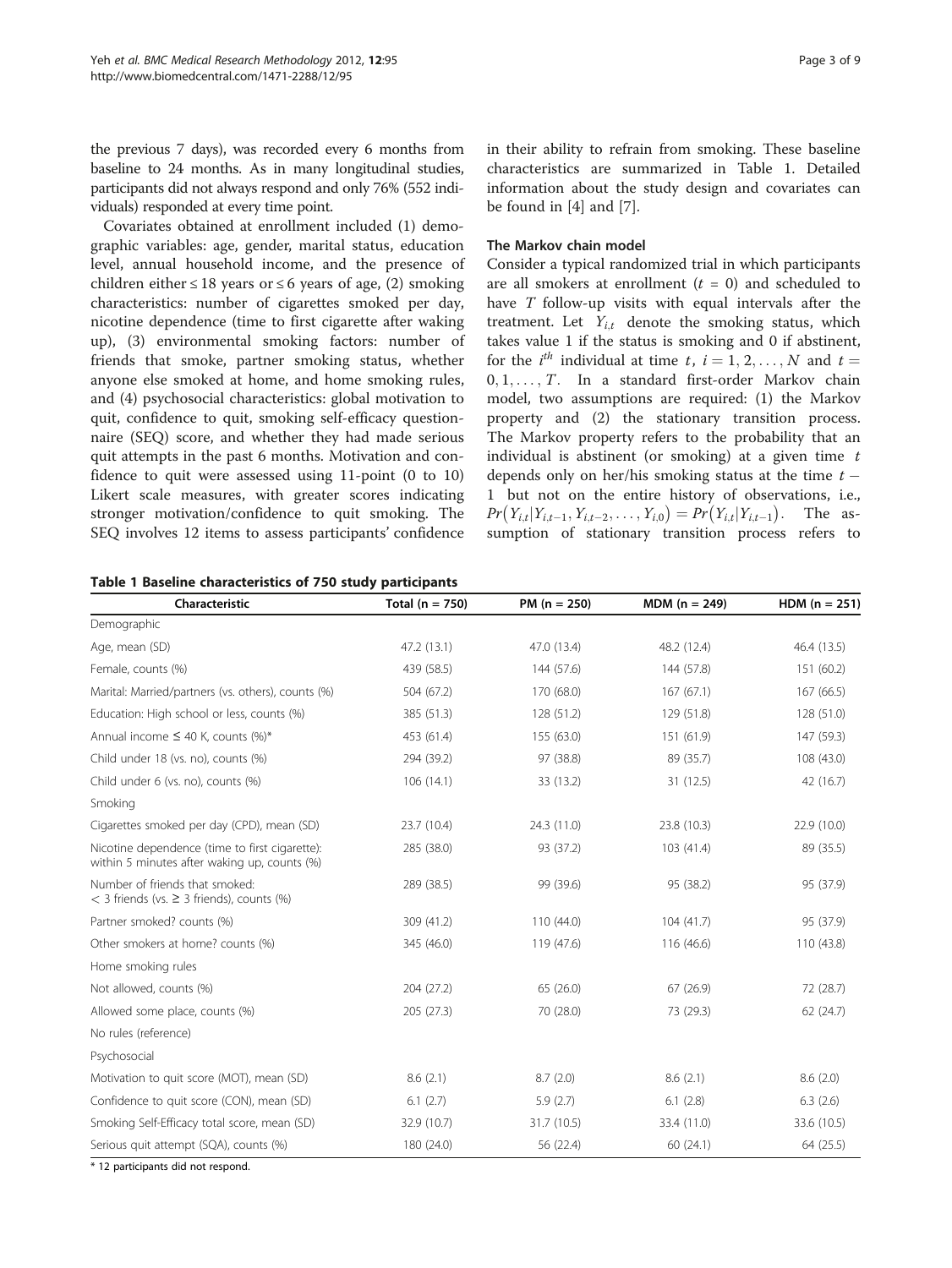the assumption that the transition probabilities do not change over time, i.e.  $Pr(Y_{i,t} = k | Y_{i,t-1} = j) =$  $Pr(Y_{i,s} = k | Y_{i,s-1} = j) = \pi_{jk}$  for any  $s \neq t$ . Hence, the Markov chain model can be characterized by a transition matrix

$$
\prod_i = \begin{pmatrix} \pi_{i,00} & \pi_{i,01} \\ \pi_{i,10} & \pi_{i,11} \end{pmatrix}
$$

where the first row provides probabilities of transitions from the state of abstinence at the previous time point whereas the second row shows transition probabilities from smoking;  $\pi_{i,10}$  indicates the probability of becoming abstinent (given being smoking previously), and  $\pi_{i,01}$  the chance of relapse. Here the subscript i indicates an allowance for patient-specific transition probabilities.

The assumption of stationary in time may not be realistic in practice. A variant model, known as time-inhomogeneous Markov chain, relaxes the stationary assumption and allows transition probabilities to vary across time, and can be denoted as  $\pi_{i,jk}(t)$ .

To compare the crude treatment effects, one may compute the transition matrix for each treatment group, and then test equality of the matrices (see e.g., [\[8\]](#page-7-0)) or use the regression method without covariates described below. When covariates are considered, one may model the transitions by logistic regression models

$$
logit \pi_{i,01}(t) = logit [Pr(Y_{i,t} = 1 | Y_{i,t-1} = 0)]
$$
  
=  $x'_{i,t} \beta_0$  (1*a*)

$$
logit \pi_{i,10}(t) = logit [Pr(Y_{i,t} = 0 | Y_{i,t-1} = 1)]
$$
  
=  $x'_{i,t} \beta_1$  (1*b*)

where  $x_{i,t}$  is the vector from the design matrix for the  $i^{\text{th}}$ individual at time  $t$ , and (1a) and (1b) model relapse and abstinence of smoking, respectively. Note that covariates may have different effects in the two models, and  $\beta_0$  and  $\beta_1$  need not be equal. For ease of communication, we call (1a) and (1b) as Model (1) thereinafter unless one of them is specifically discussed.

#### Statistical analysis

We first assume the missing mechanism is ignorable and analyze the data by Model (1) using the available data. Variables are selected based upon the Bayesian Information Criterion (BIC). We also consider the missing values to be outcome-dependent and not ignorable, and perform sensitivity analysis by selection modeling and jointly model the longitudinal smoking status and the missing process. Denote  $R_{i,t} = 1$  if  $Y_{i,t}$  was observed and 0 otherwise. Because smoking-intervention trials typically enroll smokers only, their baseline smoking status is observed and  $R_{i,0} = 1$ . A flexible model for missing mechanism [[9](#page-7-0)] has the form

$$
logit \lambda_{i,t} = logit [Pr(R_{i,t} = 1)]
$$
  
=  $\alpha_0 + \alpha_1 r_{i,t-1} + \alpha_2 y_{i,t-1} + \alpha_3 y_{i,t}$   
+  $x_{i,t}^* \alpha_x$  (2)

where  $x_{i,t}^*$  can be any subset of  $x_{i,t}$  and  $\alpha_x$  is the associated parameter vector. Thus,  $\alpha_2 = \alpha_3 = 0$  implies missing complete at random (MCAR),  $\alpha_3 = 0$  and  $\alpha_2 \neq 0$ 0 indicate missing at random (MAR), and  $\alpha_3 \neq 0$  represents not missing at random (NMAR) [[10](#page-7-0)].

The longitudinal smoking status (Models (1)) and the missing process (Model (2)) are then jointly modeled and estimated by the EM algorithm. Given all participants are smokers at enrollment, the complete data likelihood function  $\mathcal{L}(\theta; Y, R) = \prod_{i=1}^{N} \mathcal{L}_i(\theta; y_i, r_i)$  where  $(\alpha, \beta)$  $(\alpha_0, \alpha_1, \alpha_2, \alpha_3, \boldsymbol{\alpha}_x, \boldsymbol{\beta}_0, \boldsymbol{\beta}_1)$ , and the contribution of the  $i^{th}$ individual is

$$
\mathcal{L}_{i}(\boldsymbol{\theta}; y_{i}, r_{i}) = \prod_{t=1}^{T} \left\{ \lambda_{i,t}^{r_{i,t}} (1 - \lambda_{i,t})^{1 - r_{i,t}} \times \prod_{j=0}^{1} \prod_{k=0}^{1} \pi_{i,jk}(t)^{I(y_{i,t-1} = j, y_{i,t} = k)} \right\}
$$

For ease of expression, we express  $y_i = (y_i^{obs}, y_i^{mis})$  that respectively indicate observed and missing components. The E-step of the EM algorithm constructs the conditional expectation of the complete-data log-likelihood given the observed responses and the  $\nu$ -th iteration of the parameter estimates  $Q\!\left(\boldsymbol{\theta},\boldsymbol{\theta}^{(v)}\right)=\sum_i^N\!Q_i\!\left(\boldsymbol{\theta},\boldsymbol{\theta}^{(v)}\right)$ where

$$
\begin{aligned} Q_i\Big(\boldsymbol{\theta}, \boldsymbol{\theta}^{(v)}\Big) &= E_{Y_i^{mis}}\Big[ \text{log}\, \mathcal{L}_i(\boldsymbol{\theta}; y_i, r_i) \big| X_i, y_i^{obs}; \boldsymbol{\theta}^{(v)} \Big] \\ &= \sum\nolimits_{\mathbf{y}_i^{mis}} \omega_i^{(v)} \text{log}\, \mathcal{L}_i(\boldsymbol{\theta}; y_i, r_i) \end{aligned}
$$

and  $\omega_i^{(v)}$  is the weight or the probability that the unobserved response has values  $Y_i^{mis} = y_i^{mis}$  given the covariates and the parameter estimates at the  $\nu$ -th iteration. In the M-step,  $Q(\theta, \theta^{(v)})$  is maximized with respect to  $\theta$ by the Newton–Raphson algorithm. In practice, we start with initial values of  $\boldsymbol{\theta}^{(0)}$  to construct the conditional expectation  $Q(\theta, \theta^{(0)})$  which is maximized with respect to parameters to update  $\boldsymbol{\theta}$  ( $\boldsymbol{\theta}^{(1)}$ ), and then repeat the Eand the M-steps iteratively until the parameter estimates converge. The standard error (SE) of parameter estimates are estimated by non-parametric bootstrapping [[11\]](#page-7-0) with 1,000 samples.

Analysis was performed on SAS version 9.2. PROC NLMIXED was used for analysis on available data. PROC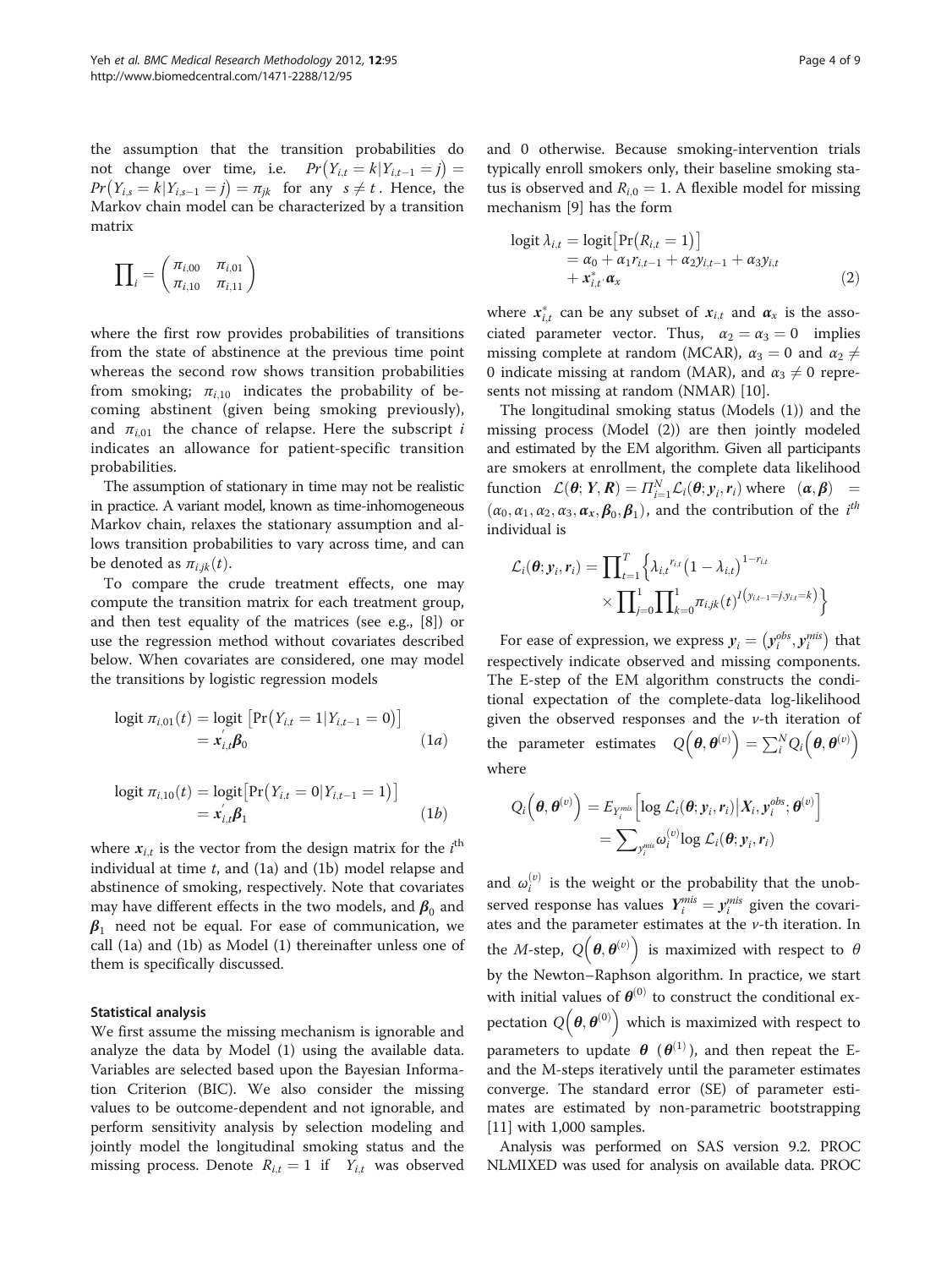<span id="page-4-0"></span>IML was applied to conduct the selection modeling estimated by the EM algorithm, and a SAS macro was developed for bootstrapping (Additional file [1:](#page-7-0) Appendix).

### Results

#### Using available data alone (ignore missing mechanism)

If the assessment of smoking status was complete for all of the 750 participants, there should have been 750 x 4 = 3000 observations. Nonetheless, these patients provided 2540 observations, or around 15.3% missing values. Figure 1 describes the transition of self-reported smoking status based on *available* observations for all the 750 participants. At Month 6, 15.4% of participants became abstinent. Among these participants who also self-reported their status at Month 12, 20% regressed to smoking; among those continued smoking at Month 6 and self-reported at Month 12, 12.3% turned to abstinent. Transition probabilities between the other time points are interpreted in the similar manner. The proportions of smoking and not smoking at each time point (based on available data) are shown in parentheses within each box. The group-specific probabilities can be found in Table 3 of [\[4\]](#page-7-0). Results of using available data alone in the Markov model suggest that the crude intervention effects were significantly different across treatment arms in promoting smoking abstinence ( $F_{2,2540}$  = 5.16, p = 0.006), but not in preventing relapse ( $F_{2,2540}$  = 1.72, p = 0.179). When covariates were considered in the model, some covariates were also significantly associated with transitions from smoking to abstinence and some other covariates from abstinent to smoking:

#### Model (1a) Transition from smoking to abstinent

Given smoking currently, the odds in favor of abstinence in the next 6 month was higher among male smokers than females (OR =  $e^{0.504}$  = 1.66, p = 0.0002, Table [2](#page-5-0)), among smokers consuming fewer cigarettes per day at baseline  $(OR = e^{-(-0.033)} = 1.03, p < 0.0001)$ , among those with higher motivation and confidence (OR =  $e^{0.144}$  = 1.15,  $p < 0.0001$  and OR =  $e^{0.083}$  = 1.09, p = 0.0014, respectively), and among those who had serious attempt to quit (OR =

 $e^{0.295}$  = 1.34, p = 0.043). After adjusting for these covariates, the overall treatment effects were significant ( $F_{2,2536}$  = 3.65, p = 0.026. Note that the degrees of freedom are 2536 due to 4 additional observations without income information). Specifically, the odds in favor of abstinence in the next 6 month was significantly higher in the HDM arm as compared to the control (PM) group (OR =  $e^{0.392}$  = 1.48,  $p = 0.013$ ) and in MDM vs. HDM (OR =  $e^{0.392 - 0.056} = 1.40$ , p = 0.037) at 0.05 significance level, but not between MDM and PM (OR =  $e^{0.056}$  = 1.06, p = 0.74). The temporal variation in transition to abstinence was not significant  $(e^{0.056} = 1.63, p = 0.180,$  results not shown).

#### Model (1b) Transition from abstinent to smoking

Among the participants not currently smoking, those with lower income (OR =  $e^{-(-0.564)}$  = 1.76, p = 0.029) and stronger nicotine dependence (i.e. first cigarette within 5 minutes after waking up) at baseline were more likely to have relapse (OR =  $e^{0.588}$  = 1.80, p = 0.029) in the next 6 month as compared to their counterparts. Note the significant time effects ( $F_{2,2536}$  = 4.89, p = 0.008), indicating that the relapse rates changed over time (Figure 1). After adjusting for temporal variation and income as well as nicotine dependence, the overall effects on preventing relapse were still not significant  $(F_{2,2536} = 2.30, p = 0.100)$ though relapse seemed to be less likely in the MDM group as compared to the PM group (OR =  $e^{-0.763}$  = 0.49,  $p = 0.033$ ).

#### Sensitivity analysis

In sensitivity analysis, we consider a couple of possible missing mechanisms and present only two of them in Table [2.](#page-5-0) In one analysis (Selection modeling 1), we assume missingness depends on whether the smoking status is observed at the previous time point  $(R_{t-1})$ , the actual smoking status at previous  $(Y_{t-1})$  and current time point  $(Y_t)$ ; in the other analysis, we further consider time and treatment arms in the missing model. In either case, the conclusion of significance remains the same.

The missing mechanism model should be interpreted with caution. Apparently, missingness significantly depends

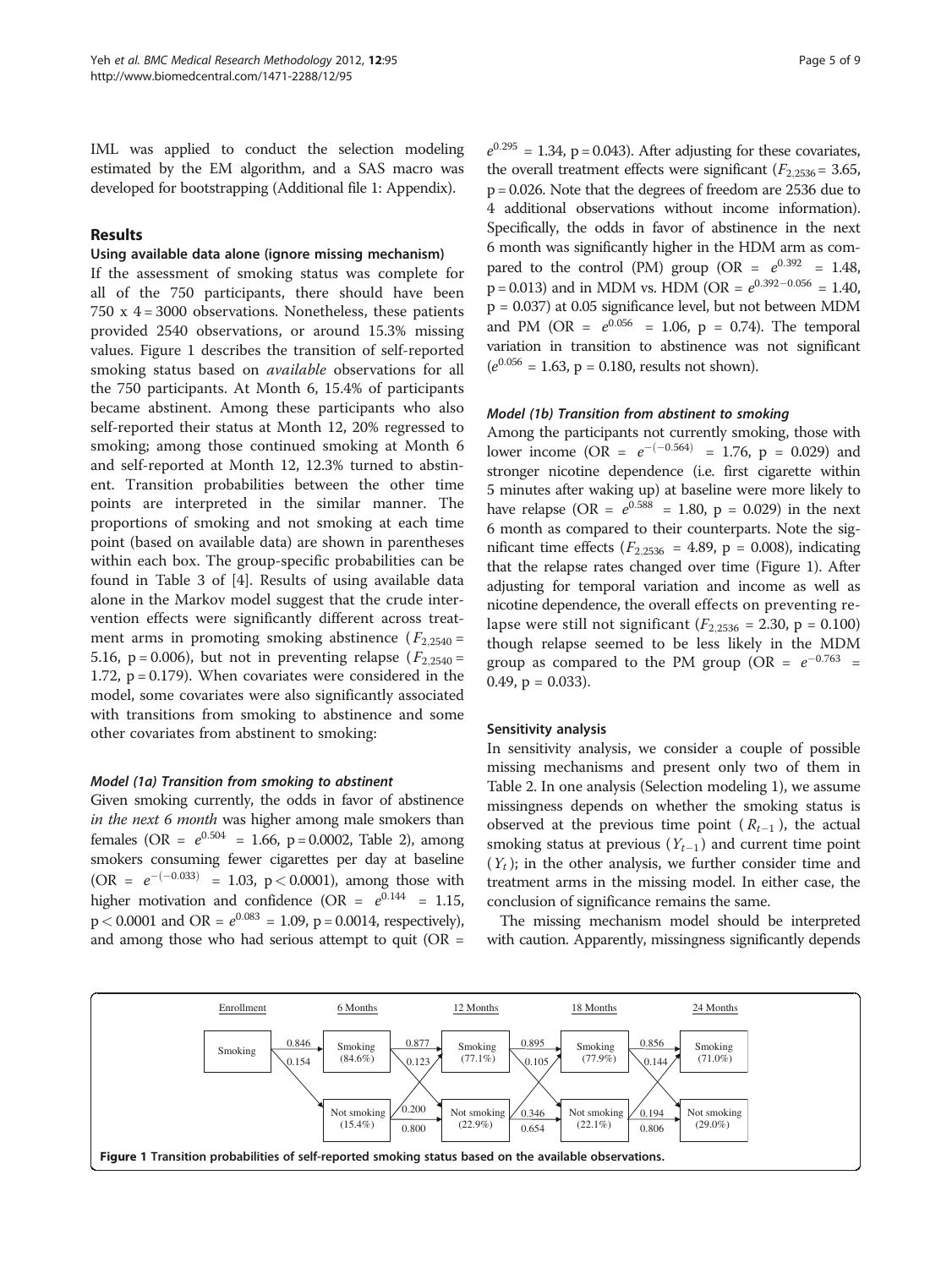|                                              | Available data only§     |           |                          | Selection modeling 1     |                          |          | Selection modeling 2 |           |          |
|----------------------------------------------|--------------------------|-----------|--------------------------|--------------------------|--------------------------|----------|----------------------|-----------|----------|
|                                              | <b>Estimate</b>          | <b>SE</b> | p-value                  | <b>Estimate</b>          | <b>SE</b>                | p-value  | <b>Estimate</b>      | <b>SE</b> | p-value  |
| Transition model                             |                          |           |                          |                          |                          |          |                      |           |          |
| From smoking to abstinent (abstinence model) |                          |           |                          |                          |                          |          |                      |           |          |
| Intercept                                    | $-3.348$                 | 0.456     | < 0.0001                 | $-3.381$                 | 0.503                    | < 0.0001 | $-3.382$             | 0.502     | < 0.0001 |
| <b>MDM</b>                                   | 0.056                    | 0.166     | $0.737+$                 | $-0.026$                 | 0.193                    | 0.446    | $-0.022$             | 0.188     | 0.453    |
| <b>HDM</b>                                   | 0.392                    | 0.158     | $0.013+$                 | 0.322                    | 0.177                    | 0.034    | 0.329                | 0.171     | 0.027    |
| Gender                                       | 0.504                    | 0.137     | 0.0002                   | 0.461                    | 0.158                    | 0.002    | 0.462                | 0.157     | 0.002    |
| Cigarettes per day                           | $-0.033$                 | 0.008     | < 0.0001                 | $-0.035$                 | 0.009                    | < 0.0001 | $-0.035$             | 0.009     | < 0.0001 |
| Motivation to quit                           | 0.144                    | 0.040     | 0.0004                   | 0.150                    | 0.044                    | 0.0003   | 0.150                | 0.044     | 0.0003   |
| Confidence to quit                           | 0.083                    | 0.026     | 0.0014                   | 0.083                    | 0.028                    | 0.002    | 0.083                | 0.028     | 0.002    |
| Serious quit attempt                         | 0.295                    | 0.146     | 0.043                    | 0.333                    | 0.164                    | 0.021    | 0.332                | 0.164     | 0.021    |
| From abstinent to smoking (relapse model)    |                          |           |                          |                          |                          |          |                      |           |          |
| Intercept                                    | $-0.939$                 | 0.338     | 0.006                    | $-0.979$                 | 0.376                    | 0.005    | $-0.977$             | 0.377     | 0.005    |
| Month 18                                     | 0.763                    | 0.318     | $0.016*$                 | 0.792                    | 0.306                    | 0.005    | 0.788                | 0.301     | 0.004    |
| Month 24                                     | $-0.029$                 | 0.342     | $0.933*$                 | $-0.012$                 | 0.331                    | 0.486    | $-0.009$             | 0.332     | 0.489    |
| <b>MDM</b>                                   | $-0.708$                 | 0.331     | 0.0331                   | $-0.624$                 | 0.372                    | 0.047    | $-0.629$             | 0.375     | 0.047    |
| <b>HDM</b>                                   | $-0.409$                 | 0.305     | 0.1811                   | $-0.366$                 | 0.361                    | 0.155    | $-0.371$             | 0.363     | 0.153    |
| Income ( $>$ 40 K vs. $\leq$ 40 K)           | $-0.564$                 | 0.259     | 0.029                    | $-0.575$                 | 0.308                    | 0.031    | $-0.576$             | 0.307     | 0.030    |
| First cigarette ( $\leq$ vs. $>$ 5 min)      | 0.588                    | 0.269     | 0.029                    | 0.600                    | 0.322                    | 0.031    | 0.601                | 0.322     | 0.031    |
| Missing model                                |                          |           |                          |                          |                          |          |                      |           |          |
| Intercept                                    |                          |           |                          | $-0.527$                 | 0.339                    | 0.060    | $-0.626$             | 0.432     | 0.074    |
| Month 12                                     | $\overline{\phantom{0}}$ |           | $\overline{\phantom{0}}$ |                          |                          |          | 0.366                | 0.196     | 0.031    |
| Month 18                                     |                          |           |                          |                          |                          |          | 0.072                | 0.176     | 0.341    |
| Month 24                                     |                          |           |                          |                          |                          |          | 0.597                | 0.193     | 0.001    |
| <b>MDM</b>                                   |                          |           |                          |                          |                          |          | $-0.416$             | 0.164     | 0.006    |
| <b>HDM</b>                                   | $\overline{\phantom{a}}$ |           |                          | $\overline{\phantom{0}}$ | $\overline{\phantom{0}}$ |          | $-0.496$             | 0.173     | 0.002    |
| $R_{t-1}$                                    |                          |           |                          | 3.240                    | 0.191                    | < 0.0001 | 3.367                | 0.194     | < 0.0001 |
| $Y_{t-1}$                                    |                          |           |                          | 0.013                    | 0.319                    | 0.484    | 0.067                | 0.287     | 0.408    |
| $Y_t$                                        |                          |           |                          | $-0.428$                 | 0.532                    | 0.211    | $-0.402$             | 0.443     | 0.182    |

#### <span id="page-5-0"></span>Table 2 Transition model estimates of abstinence and relapse to smoking

 $\S$  -2 log-L = 1944.4; AIC = 1974.4; BIC = 2062.0;

† Overall treatment effects ( $F_{2,2536}$ = 3.65, p = 0.026); \* time ( $F_{2,2536}$ = 4.69, p = 0.009);  $\ddagger$  overall treatment ( $F_{2,2536}$ = 2.31, p = 0.099).

on  $R_{t-1}$  (p < 0.0001) and treatment arms (p = 0.006 and 0.002 for the MDM vs. PM and HDM vs. PM, respectively), but not on  $Y_{t-1}$  or  $Y_t$  in either sensitivity analysis, so the missing mechanism seems to be MCAR. However, when the missing process is jointly modeled with the repeated outcome measures, various parameter values may come to the same likelihood. In other words, even if the transition and the missing models are correctly specified, joint modeling can reduce bias in parameter estimates of the transition model, but may not do so in those of the missing model. The missing model parameters may take a wide range of values and the estimates may be biased. This issue is known as the "identifiability" problem (see e.g. [\[12](#page-7-0)] and [\[13](#page-7-0)]). Hence, some literature only reports the results for the main

outcome model but not the missing model (see e.g. [\[13](#page-7-0)] and [\[14](#page-7-0)]).

#### **Discussion**

In this work, we applied a Markov chain model to study the transitions from smoking to abstinence and from abstinence to smoking among the 750 patients in the KanQuit trial. Different factors associated with each type of transition were identified: gender, the baseline daily cigarettes consumption, the baseline motivation and confidence to quit, as well as having serious attempt to quit were associated with transitions from smoking to abstinent, whereas income and nicotine dependence were associated with relapse. The intervention effects were significant in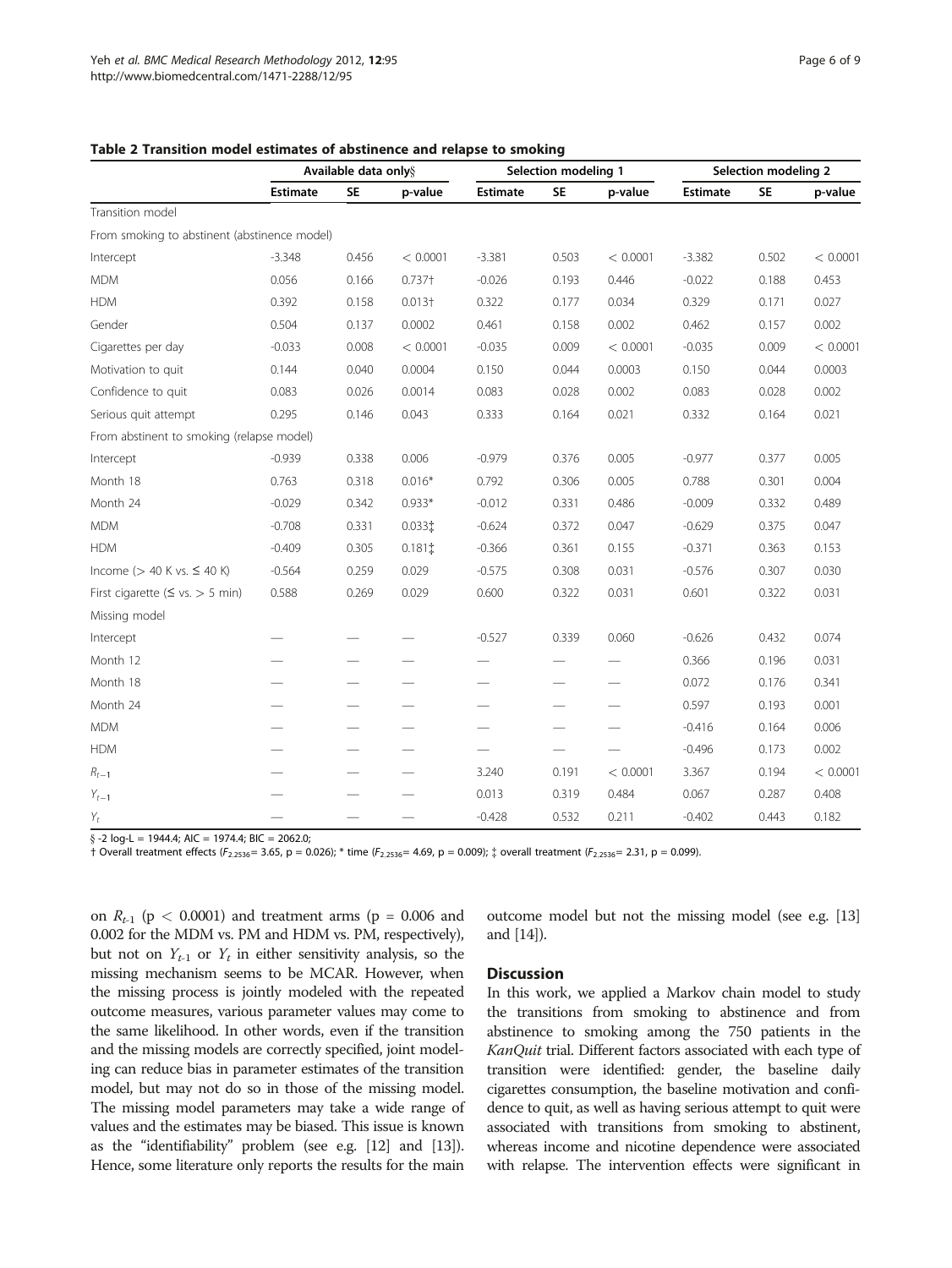promoting abstinence but not so in preventing relapse (in spite of the MDM group showing a trend of a lower relapse rate), which is probably due to the fact that too few observations of such transitions were available. The sensitivity analyses confirmed the conclusion.

Cox et al. [[15\]](#page-7-0) studied the predictors of smoking abstinence at Month 6 and Month 24, separately, using the 592 participants who completed the assessment at both time points. They identified male gender and lower baseline daily cigarettes consumption. They did not find intervention effects significant at either time point. Ellerbeck et al. [[4\]](#page-7-0) applied the GLMM to evaluate an individual's odds in favor of abstinence in treatment arms (without covariates), with and without imputation (single imputation of coding all missing to be smoking and not smoking, respectively), and found a significantly higher odds in the HDM group than PM, but not between MDM and PM, or between the two intervention groups, except when all missing were coded as smoking. These findings seem to be consistent with the current work (the portion of transitions from smoking to abstinent or Model (1a)), but the interpretations are different. The GLMM (specifically the random intercept model) suggests that the odds in favor of abstinence for an individual in the HDM group was higher than the odds if the same individual were in the PM group, assuming the intervention effects were the same for all individuals. On the other hand, the transition model indicates that (1) among participants who were smoking at a given time point, the odds in favor of abstinence in the next 6-month was higher in the HDM than the PM group, in males than females, in those with higher motivation and confidence to quit, and in those having serious attempts to quit; and (2) among participants who were abstinent at a given time point, the odds of relapse in the next 6-month was greater at Month 18 (see Figure [1](#page-4-0)), and among those with lower income and stronger nicotine dependence. Note that relapse refers to turning from abstinence to smoking, thus analysis of relapse must confine to information of participants who ever quitted at some time point(s).

As mentioned in Introduction, GEE and GLMM may estimate the population abstinence rate or an individual's chance of not smoking, respectively, but they do not provide the relapse rates which are conditional probabilities. Note that subtracting the abstinence rate or an individual's chance of not smoking from 100% does not give the relapse rate because this number can include participants who ever quitted smoking and those who never. If a smoker continued smoking without abstinence until the observed time, we wouldn't consider this observation as relapse. This limitation in GEE or GLMM is a strength of transition models. Another strength of Markov models is, when the outcome is multinomial, Markov models may estimate parameters more accurately and provide greater power in rejecting the null hypothesis than GEE [\[16\]](#page-7-0).

Moreover, the transition models may serve as an intervention diagnostic tool, which can be particularly beneficiary for studies failing to show significant intervention effects in abstinence rates. An intervention may fail because either it does not motivate smokers to stop smoking, or it does motivate abstinence but fails to prevent relapse. This question can be answered by the transition patterns shown in Figure [1](#page-4-0) and Markov models. Researchers may examine the factors associated with the transitions in both directions, and modify the intervention by incorporating these factors. In the *KanQuit* example, the results suggest that on the basis of the current disease management interventions, the intervention effects may be further improved by enhancing smokers' motivation and confidence to quit and quit attempts, as well as reducing baseline daily cigarette consumption and/or nicotine dependence.

In the sensitivity analysis (Table [2\)](#page-5-0), we note that the current and previous smoking status are not significant in the missing models. However, it is still premature to claim that missing was ignorable. In fact, even though missing is non-ignorable, the impact of missing values may be mild to moderate in some occasions. When observations are strongly correlated, we may borrow the information from the observed values at the neighboring time points to predict the missing values, and the bias due to the missing values can be reduced ([\[17\]](#page-7-0), Section 2.5). Similarly, for the Markov chain models, a strong association among the repeated measures or strong dependence of current observations on previous observations may reduce bias in estimation due to non-ignorable missing [\[18](#page-7-0)]. In this study, high probabilities of staying in a current state (from smoking to smoking and from abstinent to abstinent in Figure [1\)](#page-4-0) suggest strong dependence of current states on the previous ones, which helped reduce the impact of non-ignorable non-responses.

As mentioned earlier, non-responses can be caused by various reasons and the true missing mechanism cannot be determined by the data at hand. If ignorable missing can be justified, an alternative approaches to handle missing values are to apply multiple imputation [[17](#page-7-0),[19](#page-7-0)] or the multi-step transition probabilities [\[8](#page-7-0)]. The probabilities of transitions between two consecutive time points, as described in the Method section, are called the one-step probabilities. When missing values exist, one should consider all possible states for the missing values and sum up the one-step probabilities for all possible routes to obtain the multi-step transition probabilities. This approach may reduce SE and increase statistical power as the EM algorithm [\[20](#page-7-0)].

Another issue is about the validity of self-report smoking status. Ellerbeck et al. [\[4](#page-7-0)] showed deviation in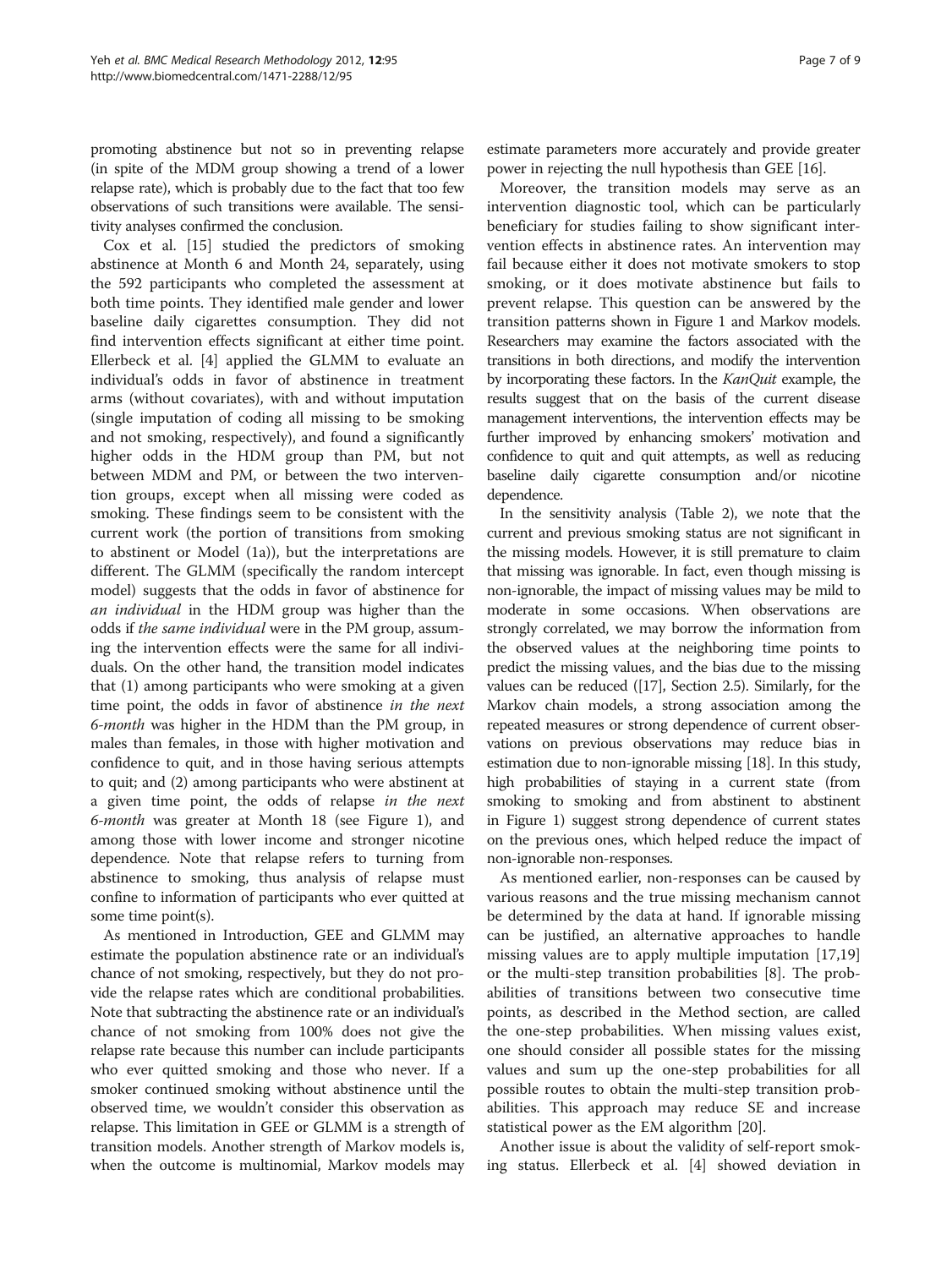<span id="page-7-0"></span>abstinence rates between the self-reported status and the validated saliva cotinine levels (threshold of 15 ng/mL) among the 58% participants who provided saliva samples. When measurements are subject to errors, data are often analyzed by latent variable methods such as hidden Markov models [18] or latent transition analysis (LTA) [21[-23](#page-8-0)]. We also attempted to fit the  $KanOut$  data by the LTA [\[24](#page-8-0)]. However, the LTA model did not seem to fit the data better than the conventional Markov model, and the results are contradictory to our understanding (nearly no chance of relapse and participants would have 14.8% chance of incorrectly reporting they were smoking when they were actually not). Therefore, the results are not presented in this work.

## Conclusions

In this article, we discuss and demonstrate how a Markov chain model may use the information in randomized smoking cessation trials that the GEE or mixed-effects models do not utilize, and provide additional findings. With the Markov chain model, we are able to learn about the factors associated with relapse to smoking among those who are temporarily abstinent as well as the factors associated with abstinence. Therefore, to fully investigate longitudinal smoking cessation randomized trials, we encourage researchers to apply transition models together with either GEE or GLMM. GEE or GLMM compares treatment effects between intervention groups and examines the temporal profiles of the treatment effects; Markov models provide knowledge about transitions between abstinence and relapse in both directions. This knowledge may provide guidance in evaluating and designing more effective interventions for smoking cessation and relapse prevention. When non-response causes considerable missing values (e.g. 10% or more) and if non-ignorable missing is considered, sensitivity analysis based on a couple of missing mechanisms should be examined. The results of the missing model should be interpreted with caution.

## Additional file

[Additional file 1](http://www.biomedcentral.com/content/supplementary/1471-2288-12-95-S1.docx): Appendix. SAS codes

#### Competing interests

The authors declare that they have no competing interests.

#### Authors' contributions

HY: performed statistical analysis, interpreted results, and drafted the manuscript. EFE: designed the clinical trial, procured funding for the study, directed the implementation of the trial, and revised the draft. JDM: provided data management oversight and statistical analysis for the KanQuit trial, assisted in the developing the analysis plan for the current analysis, and revised the draft. All three authors read and approved the final manuscript.

#### Acknowledgements

The authors thank Mr. Niaman Nazir for preparing the data. The original KanQuit trial was sponsored by the National Institute of Health (NIH) grant

R01CA101963. This work was supported by a CTSA grant from NCRR and NCATS awarded to the University of Kansas Medical Center for Frontiers: The Heartland Institute for Clinical and Translational Research # UL1TR000001 (formerly #UL1RR033179). The contents are solely the responsibility of the authors and do not necessarily represent the official views of the NIH, NCRR, or NCATS. The authors also thank three reviewers for their comments and suggestions that greatly improve this article.

#### Author details

<sup>1</sup>Department of Biostatistics, The University of Kansas Medical Center, Kansas City, Kansas 66160. <sup>2</sup> Department of Preventive Medicine and Public Health The University of Kansas Medical Center, Kansas City, Kansas 66160.

#### Received: 15 October 2011 Accepted: 11 June 2012 Published: 7 July 2012

#### References

- Diggle P, Liang KY, Zeger SL: Analysis of Longitudinal Data. 2nd edition. New York: Oxford University Press; 2002.
- 2. Hall SM, Delucchi KL, Velicer WF, Kahler CW, Ranger-Moore J, Hedeker D, Tsoh JY, Niaura R: Statistical analysis of randomized trials in tobacco treatment: longitudinal designs with dichomotous outcome. Nicotine Tob Res 2001, 3:193–202.
- 3. Ross SM: Stochastic Process. 2nd edition. New York: John Wiley & Sons; 1995.
- 4. Ellerbeck EF, Mahnken JD, Cupertino AP, Cox LS, Greiner KA, Mussulman LM, Nazir N, Shireman TI, Resnicow K, Ahluwalia JS: Effect of Varying levels of disease management on smoking cessation: a randomized trial. Ann Intern Med 2009, 150:437–446.
- 5. Yang X, Li J, Shoptaw S: Imputation-based strategies for clinical trial longitudinal data with nonignorable missing values. Stat Med 2008, 27:2826–2849.
- 6. Dempster AP, Laird NM, Rubin DB: Maximum likelihood from incomplete data via the EM algorithm. J Royal Stat Soc. B 1977, 39:1-38.
- 7. Cox LS, Cupertino AP, Mussulman LM, Nazir N, Greiner KA, Mahnken JM, Ahluwalia JS, Ellerbeck EF: Design and baseline characteristics from the KAN-QUIT disease management intervention for rural smokers in primary care. Prev Med 2008, 47:200–205.
- 8. Bhat UN, Miller GK: Elements of Applied Stochastic Processes. 3rd edition. New York: John Wiley & Sons; 2002.
- 9. Chen B, Yi GY, Cook RJ: Progressive multi-state models for informatively incomplete longitudinal data. J of Stat Plan Infer 2011, 141:80–93.
- 10. Little RJ, Rubin DB: Statistical Analysis with Missing Data. 2nd edition. New York: John Wiley & Sons; 2002.
- 11. Efron B, Tibshirani RJ: An Introduction to the Bootstrap. New York: Chapman & Hall/CRC; 1994.
- 12. Fitzmaurice GM, Heath AF, Clifford P: Logistic regression models for binary panel data with attrition. J Royal Stat Soc. A 1996, 159:249-263.
- 13. Fitzmaurice GM, Lipsitz SR, Molenberghs G, Ibrahim JG: A protective estimator for longitudinal binary data subject to non-ignorable nonmonotone missingness. J Royal Stat Soc. A 2005, 168:723–735.
- 14. Ibraham JG, Chen MH, Lipsitz SR: Missing responses in generalised linear mixed models when the missing data mechanism is nonignorable. Biometrika 2001, 82:551–564.
- 15. Cox LS, Wick JA, Nazir N, Cupertino AP, Mussulman LM, Ahluwalia JS, Ellerbeck EF: Predictors of early versus late smoking abstinence within a 24-month disease management program. Nicotine Tob Res 2011, 13:215–220.
- 16. Li YP, Chan W: Analysis of longitudinal multinomial outcome data. Biom J 2006, 48(2):319–326.
- 17. Schafer J: Analysis of Incomplete Multivariate Data. New York: Chapman & Hall/CRC; 1997.
- 18. Yeh HW, Chan W, Symanski E: Intermittent missing observations in discrete-time hidden markov models. Stat Commu Comp Simu 2012, 41:167–181.
- 19. Enders CK: A Premier on the use of modern missing-data methods in psychosomatic medicine research. Psychosom Med 2006, 68:427–436.
- 20. Yeh HW, Chan W, Symanski E, Davis BR: Estimating transition probabilities for ignorable intermittent missing data in a discrete-time Markov chain. Stat Commu Comp Simu 2010, 39:433–448.
- 21. Martin RA, Velicer WF, Fava JL: Latent transition analysis to the stages of change for smoking cessation. Addict Behav 1996, 21:67–80.